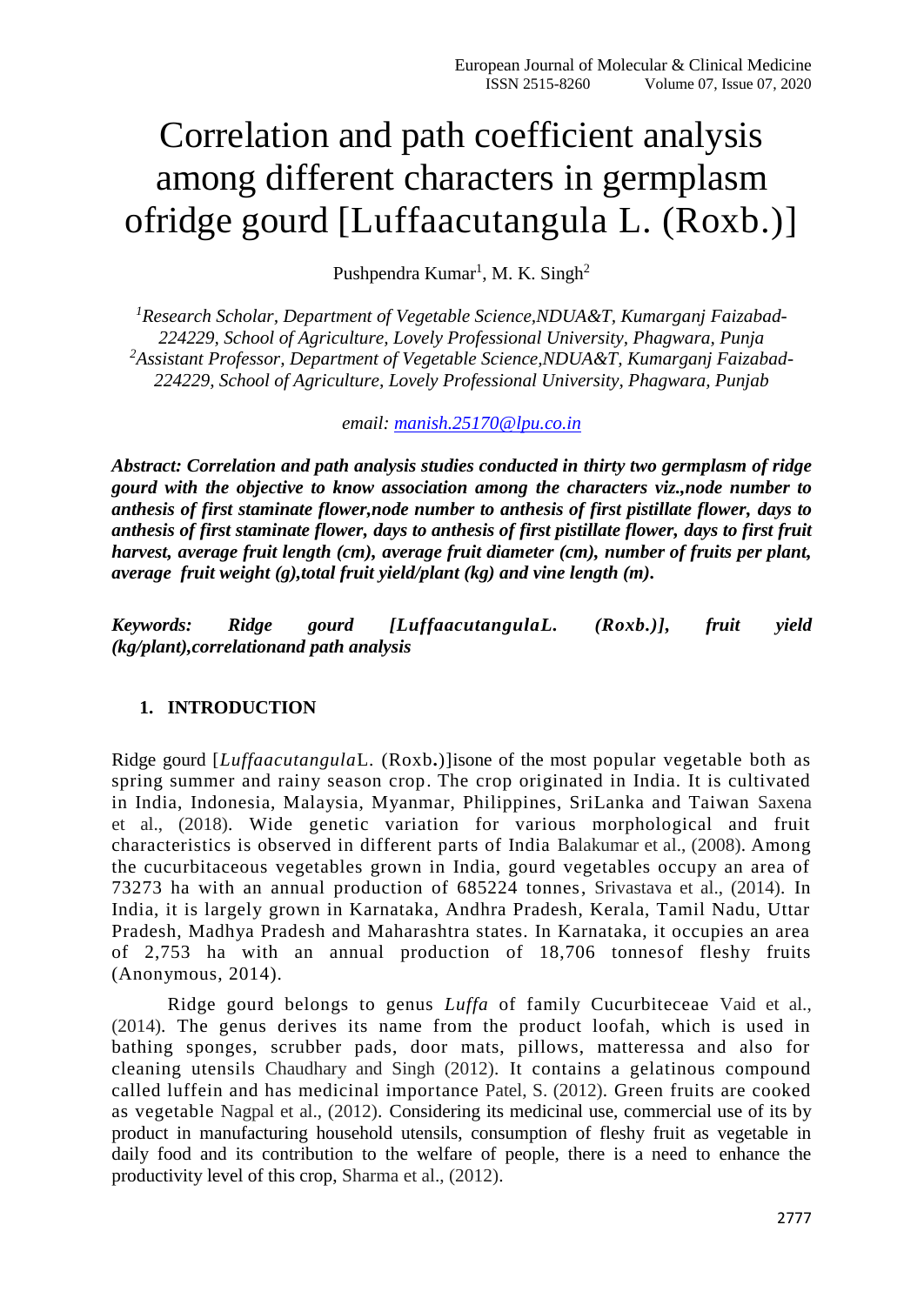Plants are generally monoecious in sex form with staminate and pistillate flowers, are borne separately in the same plant. Gynoecious, andromonocious, androecious, gynomonoecious and hermaphrodite sex from are also found in some genotypes. Inflorescence is axillary, solitary or clustered. The pistillate flowers are single which may or may not develop on the same leaf axil (in ridge gourd both the inflorescences appear on the same leaf axil). Sepals are 5-partite, glandular.

Ridge gourdfruits contain moisture (95.2g), fat (0.1%), minerals (0.5g), energy (17kcal), protein (0.5%), calcium (18mg), phosphorus (26mg), carbohydrate (3%), iron(0.5mg),carotene (33mg) and vitamin C (5 mg) in per 100 g of edible portion Singh et al., (2017). It has great medicinal value. A glycoprotein was isolated from seeds of *L. acutangula***L.**, which was found to be immunologically distinct from abortifacient proteins isolated from other members of the Cucurbitaceaefamily Yeung*et al*., (1991). Recently, this crop has been tested for its antioxidant (free radical scavenging-FRS) activity confirming the great interest of the nutraceutical sciences Ansari *et al*., (2005). Effectiveness of its extract as larvicidePrabakar and Jebanesan, (2004) and its seed oils as grain protectant against certain insects are not very far discoveries Mishra *et al*., (2007). Varietal uniformity is one of the main requirements for the improved cultivars Ansari et al., (2016.

## **2. MATERIALS AND METHODS**

 The experimental material for the present investigation comprised of 32 germplasm of ridge gourd, including PusaNasdar a national check collected from different places in India and being maintained at Main Experiment Station in the Department of Vegetable Science, N.D. University of Agriculture & Technology, Kumarganj, Faizabad (U.P.).The experiment was conducted in Randomized Block Design with three replications during summer season in 2014 to assess the performance of 32 germplasm.Six plants were maintained in each row and replicated thrice. Sowing was done at a spacing of 2.5 cm between row to row and 50 cm plant to plant having net plot size of 3x2.5 m. The germplasm were sown in 23-03-2014. All the recommended agronomic package of practices and plant protection measures were followed to raise a good crop.Observations were recorded on randomly selected six plants from each germplasm in each replication for the following characters,node number to anthesis of first staminate flower,node number to anthesis of first pistillate flower, days to anthesis of first staminate flower, days to anthesis of first pistillate flower, days to first fruit harvest, average fruit length (cm), average fruit diameter (cm), number of fruits per plant, average fruit weight (g),total fruit yield/plant (kg) and vine length (m).The correlations between different characters at genotypic (g) and phenotypic (p) levels were worked out between characters as suggested by Searle (1961). Path-coefficient analysis was carried out according to Dewey and Lu (1959).

#### **3. RESULTS AND DISCUSSION**

#### **Correlation coefficient:-**

Genetic correlation between characters could be due to linkage and pleiotropic effect of genes. Therefore, selection made for one trait influenced the other linked or pleiotropically affected traits. The fruit yield or economic yield in almost all the crops is referred as super characters, which result from multiple interactions of several other component characters that are termed as yield components. Thus identification of important yield components and information about their inter relationship with each other will be very useful for developing efficient breeding strategy.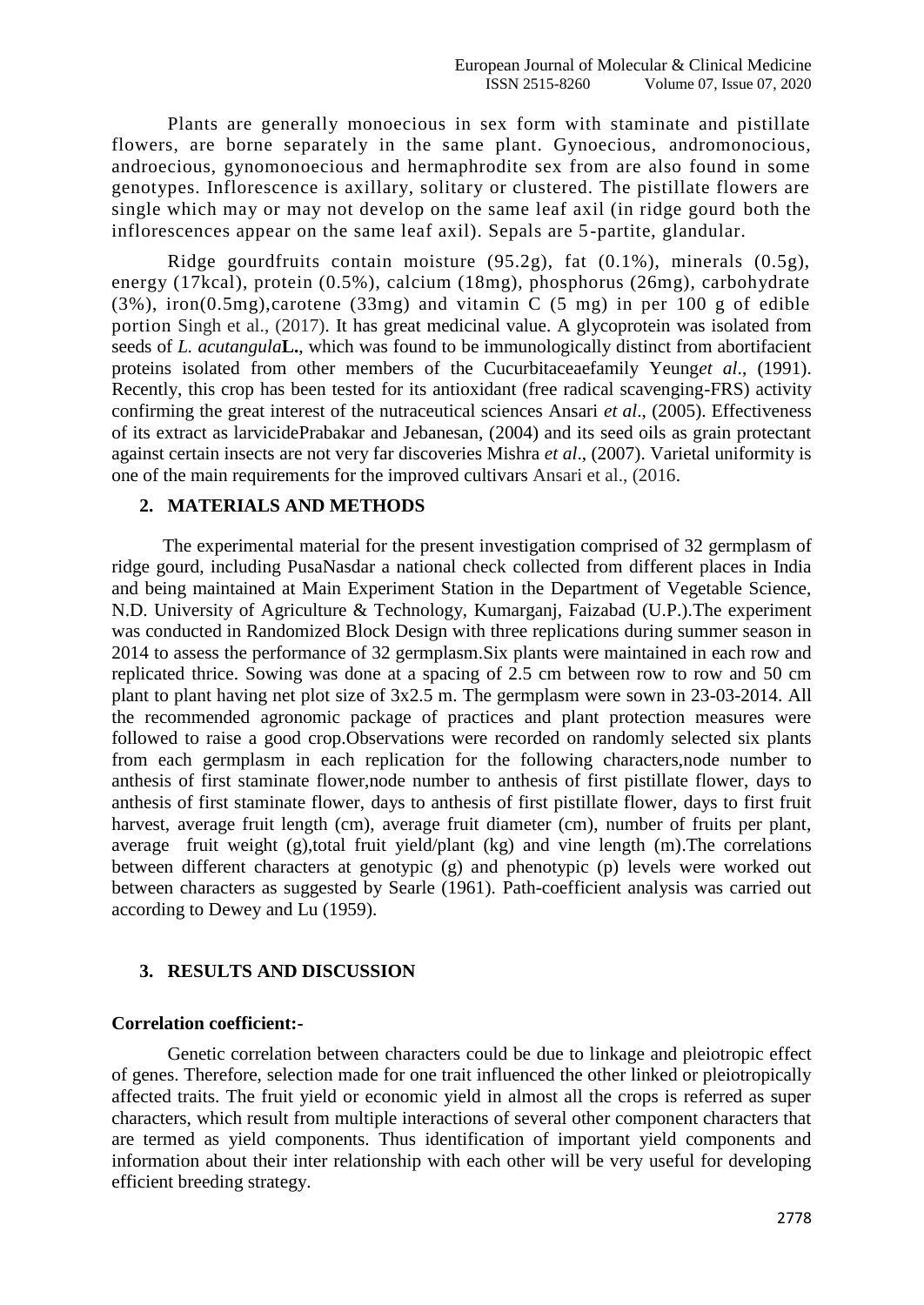In this respect, the correlation coefficient which provides symmetrical measurement of degree of association between two variables or characters helped in understanding the nature and magnitude of association among fruit yield and yield components.

The phenotypic correlation coefficients between different characters were generally similar in sign and nature to the corresponding genotypic correlation coefficient in the experiment. However, in general genotypic correlations were larger in magnitude from the corresponding phenotypic values. In the present study highly significant and positive correlation with fruit yield per plant, was observed at phenotypic level with number of fruits per plant followed by average fruit weight, days to first fruit harvest, days to anthesis of first pistillate flower, node number to anthesis of first pistillate flower and average fruit diameter. Significant and positive correlation was revealed highest with node number to anthesis of first staminate flower followed by average fruit length and days to anthesis of first staminate flower. Similar observations were also reported by Singh (2006), Jnawali (2016) in sponge gourd and Kumaran *et al*. (1998) in pumpkin.

## **Path coefficient analysis:-**

The path coefficient analysis revealed appreciable amount of direct positive effect of number of fruits per plant followed by average fruit weight and days to first fruit harvest on fruit yield per plant while it shows direct negative effect of days to anthesis of first staminate flower followed by average fruit length and node number to anthesis of first staminate flower. The present findings are supported by Mohanty (2001) in pumpkin Mishra (2018); Pudake (2013); Singh (2015); Gupta et al., (2014). .The direct effect of remaining component traits may be highly influenced by the environmental factor and may be inconsistent in their expression with the change of environment. The present findings are supported by Rajput *et al.* (1996), Shrama and Bhutani (2001) in bitter gourd and Shah and Kale (2002) in ridge gourd.

Number of fruits per plant and average fruit weight showed indirect positive effect via. days to first fruit harvest on fruit yield whereas days to anthesis of first staminate flower and node number to anthesis of first staminate flower via. days to first fruit harvest on fruit yield. Such findings are in agreement of Bhave*et al.* (2003) in bitter gourd.

#### **REFERENCES**

- [1] Ansari, N.M.; Houlihan, L., Hussain, B. and Pieroni, A. (2005). Antioxidant activity of five vegetables traditionally consumed by South-Asian migrants in Bradford, Yorkshire, UK*,* 19(10):907-911.
- [2] Bhave, S.G.; Bendale, V.W., Pethe, V.B., Berde, S.A. and Mehta J.L.(2003).Correlation and path analysis in segregating geneation of bitter gourd . *J. Soil and Crops*13(1):33-40.
- [3] Dewey, D.R. and Lu, K.H. (1959). A correlation and path coefficient analysis of components of crested wheat grass seed productin. *Agron. J.*, 51: 515-518.
- [4] Kumaran, S.S.; Natarajan, S. and Thamburaj, S. (1998). Correlation and path analysis studies in pumpkin (*Cucurbitamoschata*Poir.). *South Indian Hort.*, 46:138-142.
- [5] Mishra, D.; Shukla, A.K., Tripathi, K.K., Singh, A., Dixit, A.K. and Singh, K. (2007). Efficacy of application of vegetable seed oils as grain protectant against infestation by *Callosobruchuschinensis*and its effect on milling fractions and apparent degree of dehusking of legume-pulses. *J. Oleo Sci., 56*(1): 1-7.
- [6] Mohanty, B.K. (2001). Studies on correlation and path analysis in pumpkin (*Cucurbitamoschata*). *Harayana J. Hort. Sci*., 30: 86-89.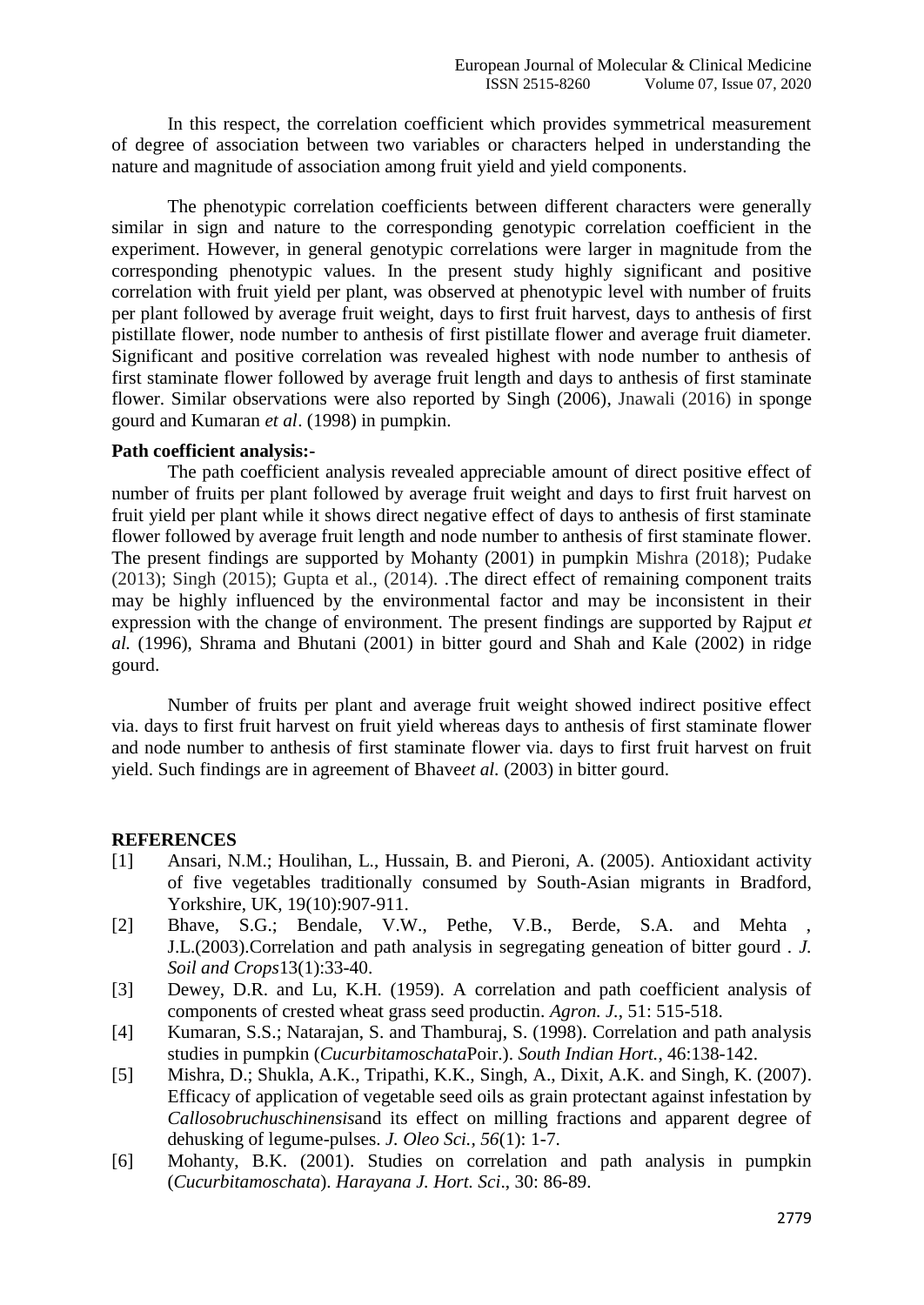- [7] Prabakar, K. and Jebanesan. A.(2004). Larvicidal efficacy of some Cucurbitacious plant leaf extracts against *Culexquinquefasciatus*(Say). *Bioresour. Technology;*  95(1):113-114.
- [8] Rajput, J.C.; Paranjape, S.P. and Jamadagni, B.M. (1996). Variability, heritability and scope of improvement for yield components in bitter gourd. *Annals of Agri. Res*., 17: 1, 90-93.
- [9] Searle(1961). Genotypic and environmental variance and covariance in an upland cotton crops of interpecific origin; *Agron. J.,*50:633-636.
- [10] Shah, S.R. and Kale, P.N. (2002). Yield component association analysis in ridge gourd *. J. of Mah. Agril. Univ*., 27:197-198.
- [11] Sharma, N.K. and Bhutani, R.D. (2001). Correlation and path analysis studies in bitter gourd (*M.charantia* L.). *Haryana J. Hort.,Sci*., 30(1/2):84:86.
- [12] Singh, A.K. (2006). Genetic variability and correlation studies for yield and its component traits in bitter gourd (Momordicacharantia L.); M.Sc.(Ag) thesis, Deptt. Of Vegetable Science, N.D.U.A.T, Kumarganj, Faizabad.
- [13] Yeung, H.W.; Li, W.W. and Ng T.B. (1991). Isolation of a ribosome-inactivating and abortifacient protein from seeds of *Luffaacutangula*. *Intl. J. Pept. Protein Res.,*  38(1):15-19.
- [14] Saxena, A., Prasad, D., & Haldhar, R. (2018). Investigation of corrosion inhibition effect and adsorption activities of Cuscuta reflexa extract for mild steel in 0.5 M H2SO4. *Bioelectrochemistry*, *124*, 156-164.
- [15] Balakumar, P., Chakkarwar, V. A., Kumar, V., Jain, A., Reddy, J., & Singh, M. (2008). Experimental models for nephropathy. *Journal of the Renin-Angiotensin-Aldosterone System*, *9*(4), 189-195.
- [16] Srivastava, G., Das, C. K., Das, A., Singh, S. K., Roy, M., Kim, H. & Philip, D. (2014). Seed treatment with iron pyrite (FeS 2) nanoparticles increases the production of spinach. *RSC Advances*, *4*(102), 58495-58504.
- [17] Vaid, S. K., Kumar, B., Sharma, A., Shukla, A. K., & Srivastava, P. C. (2014). Effect of Zn solubilizing bacteria on growth promotion and Zn nutrition of rice. *Journal of soil science and plant nutrition*, *14*(4), 889-910.
- [18] Chaudhary, A., & Singh, S. S. (2012, September). Lung cancer detection on CT images by using image processing. In *2012 International Conference on Computing Sciences* (pp. 142-146). IEEE
- [19] Patel, S. (2012). Potential of fruit and vegetable wastes as novel biosorbents: summarizing the recent studies. *Reviews in Environmental Science and Bio/Technology*, *11*(4), 365-380
- [20] Nagpal, R., Behare, P. V., Kumar, M., Mohania, D., Yadav, M., Jain, S., ... & Henry, C. J. K. (2012). Milk, milk products, and disease free health: an updated overview. *Critical reviews in food science and nutrition*, *52*(4), 321-333.
- [21] Sharma, P., Mehta, M., Dhanjal, D. S., Kaur, S., Gupta, G., Singh, H., ... & Chellappan, D. K. (2019). Emerging trends in the novel drug delivery approaches for the treatment of lung cancer. *Chemico-biological interactions*, *309*, 108720.
- [22] Singh, S., Ramakrishna, S., & Gupta, M. K. (2017). Towards zero waste manufacturing: A multidisciplinary review. *Journal of cleaner production*, *168*, 1230- 1243.
- [23] Ansari, K. R., Quraishi, M. A., Singh, A., Ramkumar, S., & Obote, I. B. (2016). Corrosion inhibition of N80 steel in 15% HCl by pyrazolone derivatives: electrochemical, surface and quantum chemical studies. *RSC advances*, *6*(29), 24130- 24141.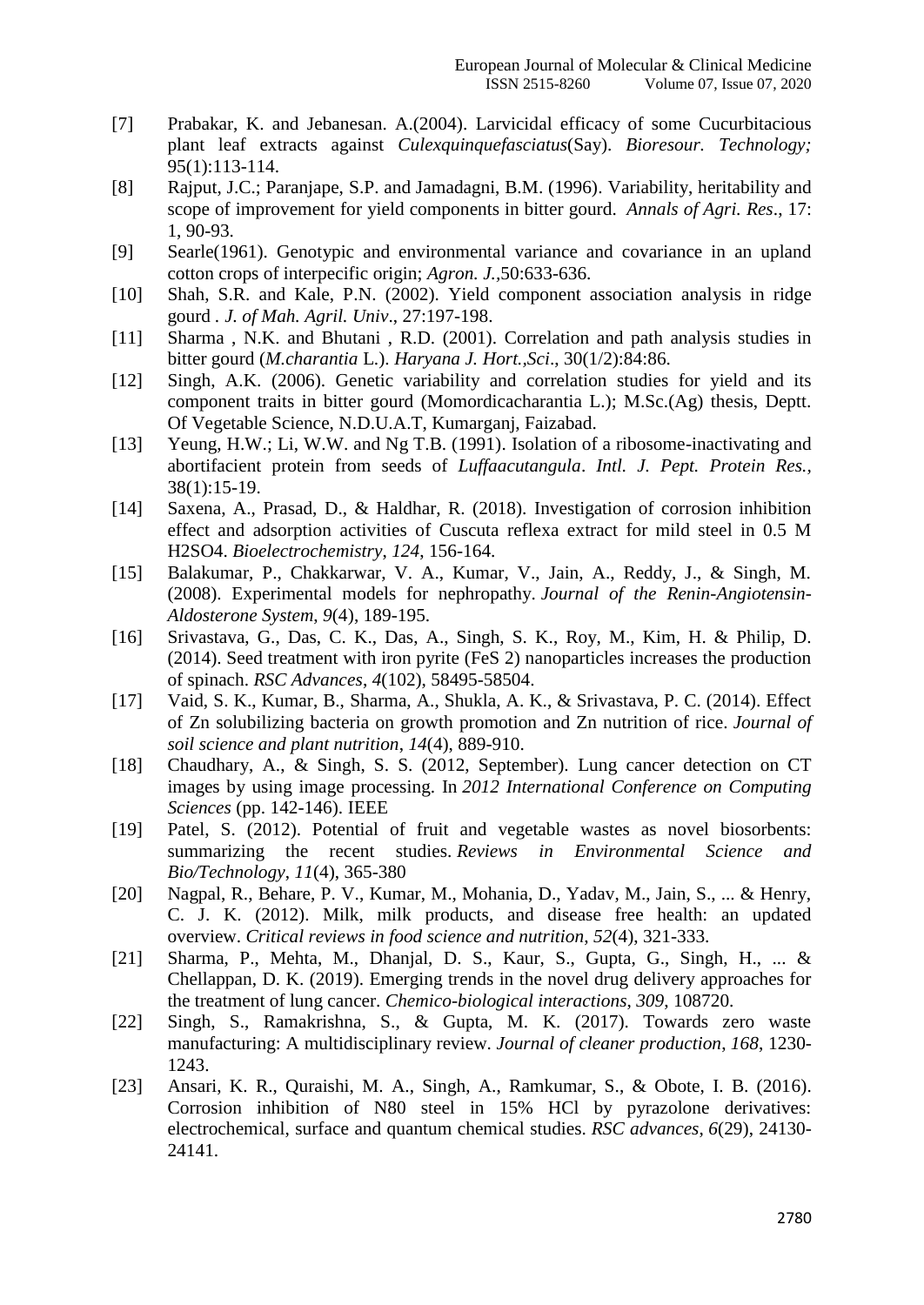| European Journal of Molecular & Clinical Medicine |  |  |  |                                                                           |  |                |  |  |                           |  |  |  |  |
|---------------------------------------------------|--|--|--|---------------------------------------------------------------------------|--|----------------|--|--|---------------------------|--|--|--|--|
|                                                   |  |  |  |                                                                           |  | ISSN 2515-8260 |  |  | Volume 07. Issue 07, 2020 |  |  |  |  |
|                                                   |  |  |  | Char   Node   Node   Days   Days   Day   Ave   Ave   Nu   Ave   Vin   Tot |  |                |  |  |                           |  |  |  |  |

- [24] Jnawali, P., Kumar, V., & Tanwar, B. (2016). Celiac disease: Overview and considerations for development of gluten-free foods. *Food Science and Human Wellness*, *5*(4), 169-176.
- [25] Mishra, V., Patil, A., Thakur, S., & Kesharwani, P. (2018). Carbon dots: emerging theranostic nanoarchitectures. *Drug discovery today*, *23*(6), 1219-1232.
- [26] Pudake, R. N., Swaminathan, S., Sahu, B. B., Leandro, L. F., & Bhattacharyya, M. K. (2013). Investigation of the Fusariumvirguliformefvtox1 mutants revealed that the FvTox1 toxin is involved in foliar sudden death syndrome development in soybean. *Current genetics*, *59*(3), 107-117.
- [27] Singh, A., Lin, Y., Obot, I. B., Ebenso, E. E., Ansari, K. R., & Quraishi, M. A. (2015). Corrosion mitigation of J55 steel in 3.5% NaCl solution by a macrocyclic inhibitor. *Applied Surface Science*, *356*, 341-347.
- [28] Gupta, V. K., Guo, C., Canever, M., Yim, H. R., Sraw, G. K., & Liu, M. (2014). Institutional environment for entrepreneurship in rapidly emerging major economies: the case of Brazil, China, India, and Korea. *International Entrepreneurship and Management Journal*, *10*(2), 367-384.

**Table-1Estimates of phenotypic correlation coefficients among eleven characters in ridge gourd**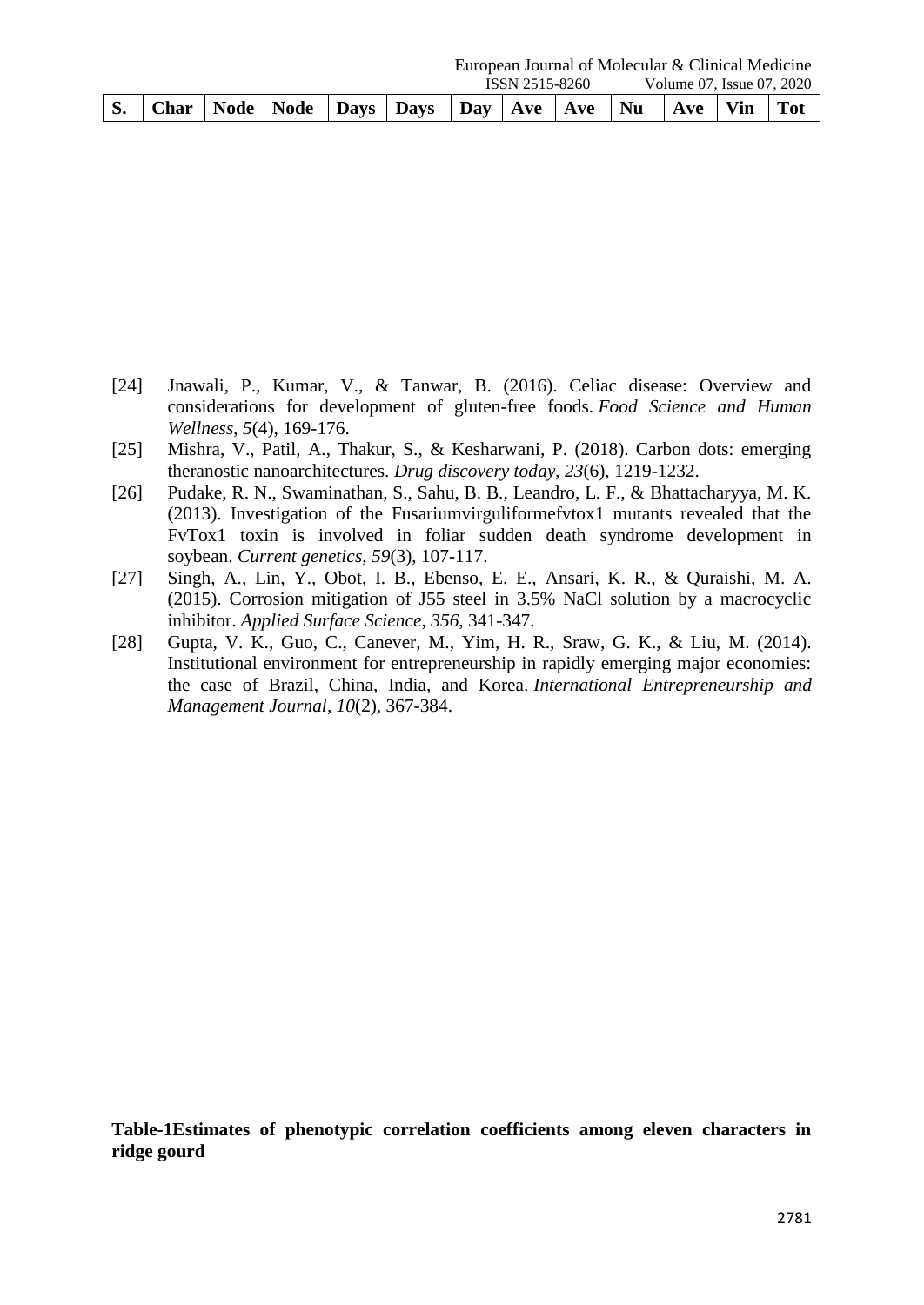| N <sub>0</sub>          | acter                     | No.                | No.                  | to                 | to                   | s to              | rage              | rage              | mbe                                | rage            | $\mathbf e$ | al          |
|-------------------------|---------------------------|--------------------|----------------------|--------------------|----------------------|-------------------|-------------------|-------------------|------------------------------------|-----------------|-------------|-------------|
| $\bullet$               |                           | to                 | to                   | anth               | anthe                | first             | frui              | fruit             | r of                               | frui            | leng        | frui        |
|                         |                           | anth               | anthe                | esis               | sis of               | frui              | t                 | dia               | fruit                              | t               | th          | t           |
|                         |                           | esis               | sis of               | of 1 <sup>st</sup> | 1 <sup>st</sup> pist | t                 | leng              | mete              | ${\bf S}$                          | wei             | (m)         | yiel        |
|                         |                           | of 1 <sup>st</sup> | 1 <sup>st</sup> pist | stam               | illate               | har               | th                | $\mathbf r$       | per                                | ght             |             | $\mathbf d$ |
|                         |                           | stam               | illate               | inate              | flowe                | vest              | (c <sub>m</sub> ) | (cm)              | plan                               | (g)             |             | per         |
|                         |                           | inate              | flowe                | flowe              | r                    |                   |                   |                   | t                                  |                 |             | pla         |
|                         |                           | flowe              | ${\bf r}$            | r                  |                      |                   |                   |                   |                                    |                 |             | nt          |
|                         |                           | r                  |                      |                    |                      |                   |                   |                   |                                    |                 |             | (kg)        |
|                         | Node                      |                    |                      |                    |                      |                   |                   |                   |                                    |                 |             |             |
|                         | No.                       |                    |                      |                    |                      |                   |                   |                   |                                    |                 |             |             |
|                         | to                        |                    |                      |                    |                      |                   |                   |                   |                                    |                 |             |             |
|                         | anthe                     |                    |                      |                    |                      |                   |                   |                   |                                    |                 |             |             |
|                         |                           |                    | 0.779                | 0.442              | 0.439                |                   |                   |                   |                                    |                 |             |             |
| $\mathbf{1}$            | sis of<br>1 <sup>st</sup> | 1.000              | $8^{**}$             | $8^{**}$           | $2^{**}$             | 0.42<br>$40^{**}$ | 0.03              | 0.24              | 0.38<br>$33***$                    | 0.02            | 0.00        | 0.24        |
|                         |                           | $\boldsymbol{0}$   |                      |                    |                      |                   | 83                | $83*$             |                                    | 37              | 25          | $06^*$      |
|                         | stami                     |                    |                      |                    |                      |                   |                   |                   |                                    |                 |             |             |
|                         | nate                      |                    |                      |                    |                      |                   |                   |                   |                                    |                 |             |             |
|                         | flowe                     |                    |                      |                    |                      |                   |                   |                   |                                    |                 |             |             |
|                         | $\bf r$                   |                    |                      |                    |                      |                   |                   |                   |                                    |                 |             |             |
|                         | Node                      |                    |                      |                    |                      |                   |                   |                   |                                    |                 |             |             |
|                         | No.                       |                    |                      |                    |                      |                   |                   |                   |                                    |                 |             |             |
|                         | to                        |                    |                      |                    |                      |                   |                   |                   |                                    |                 |             |             |
|                         | anthe                     |                    | 1.000                | 0.411              | 0.426                | 0.46              | 0.12              | 0.25              | 0.43                               | 0.22            | 0.05        | 0.40        |
| $\overline{2}$          | sis of                    |                    | $\boldsymbol{0}$     | $1^{**}$           | $1^{**}$             | $32***$           | 59                | $54$ <sup>*</sup> | $59***$                            | $87*$           | 39          | $09***$     |
|                         | $1st$ pist                |                    |                      |                    |                      |                   |                   |                   |                                    |                 |             |             |
|                         | illate                    |                    |                      |                    |                      |                   |                   |                   |                                    |                 |             |             |
|                         | flowe                     |                    |                      |                    |                      |                   |                   |                   |                                    |                 |             |             |
|                         | $\mathbf r$               |                    |                      |                    |                      |                   |                   |                   |                                    |                 |             |             |
|                         | Days                      |                    |                      |                    |                      |                   |                   |                   |                                    |                 |             |             |
|                         | to                        |                    |                      |                    |                      |                   |                   |                   |                                    |                 |             |             |
|                         | anthe                     |                    |                      |                    |                      |                   |                   |                   |                                    |                 |             |             |
|                         | sis of                    |                    |                      |                    | $1.000 \mid 0.656$   | 0.49              |                   |                   | $0.07$   0.17   0.23   0.23   0.14 |                 |             |             |
| 3                       | 1 <sup>st</sup>           |                    |                      | $\boldsymbol{0}$   | $6^{**}$             | $42***$           | 0.16              | 26                | 70                                 | $31^*$          | $24*$       | $89^*$      |
|                         | stami                     |                    |                      |                    |                      |                   | 24                |                   |                                    |                 |             |             |
|                         | nate                      |                    |                      |                    |                      |                   |                   |                   |                                    |                 |             |             |
|                         | flowe                     |                    |                      |                    |                      |                   |                   |                   |                                    |                 |             |             |
|                         | $\bf r$                   |                    |                      |                    |                      |                   |                   |                   |                                    |                 |             |             |
|                         | Days                      |                    |                      |                    |                      |                   |                   |                   |                                    |                 |             |             |
|                         | to                        |                    |                      |                    |                      |                   |                   |                   |                                    |                 |             |             |
|                         | anthe                     |                    |                      |                    |                      |                   |                   |                   |                                    |                 |             |             |
| $\overline{\mathbf{4}}$ | sis of                    |                    |                      |                    | 1.000                | 0.86              | 0.06              | 0.36              | 0.40                               | 0.54            |             | 0.49        |
|                         | $1st$ pist                |                    |                      |                    | $\bf{0}$             | $73***$           | 81                | $28***$           | $17***$                            | $51***$         | 0.13<br>05  | $12***$     |
|                         | illate                    |                    |                      |                    |                      |                   |                   |                   |                                    |                 |             |             |
|                         | flowe                     |                    |                      |                    |                      |                   |                   |                   |                                    |                 |             |             |
|                         | $\mathbf r$               |                    |                      |                    |                      |                   |                   |                   |                                    |                 |             |             |
|                         | Days                      |                    |                      |                    |                      |                   |                   |                   |                                    |                 |             |             |
|                         | to                        |                    |                      |                    |                      |                   |                   |                   |                                    |                 |             |             |
| 5                       | first                     |                    |                      |                    |                      | 1.00              | 0.20              | 0.41              | 0.62                               | 0.62            | 0.06        | 0.69        |
|                         | fruit                     |                    |                      |                    |                      | $\boldsymbol{00}$ | $34*$             | $79***$           | $47***$                            | $88^{\ast\ast}$ | 59          | $72***$     |
|                         | harve                     |                    |                      |                    |                      |                   |                   |                   |                                    |                 |             |             |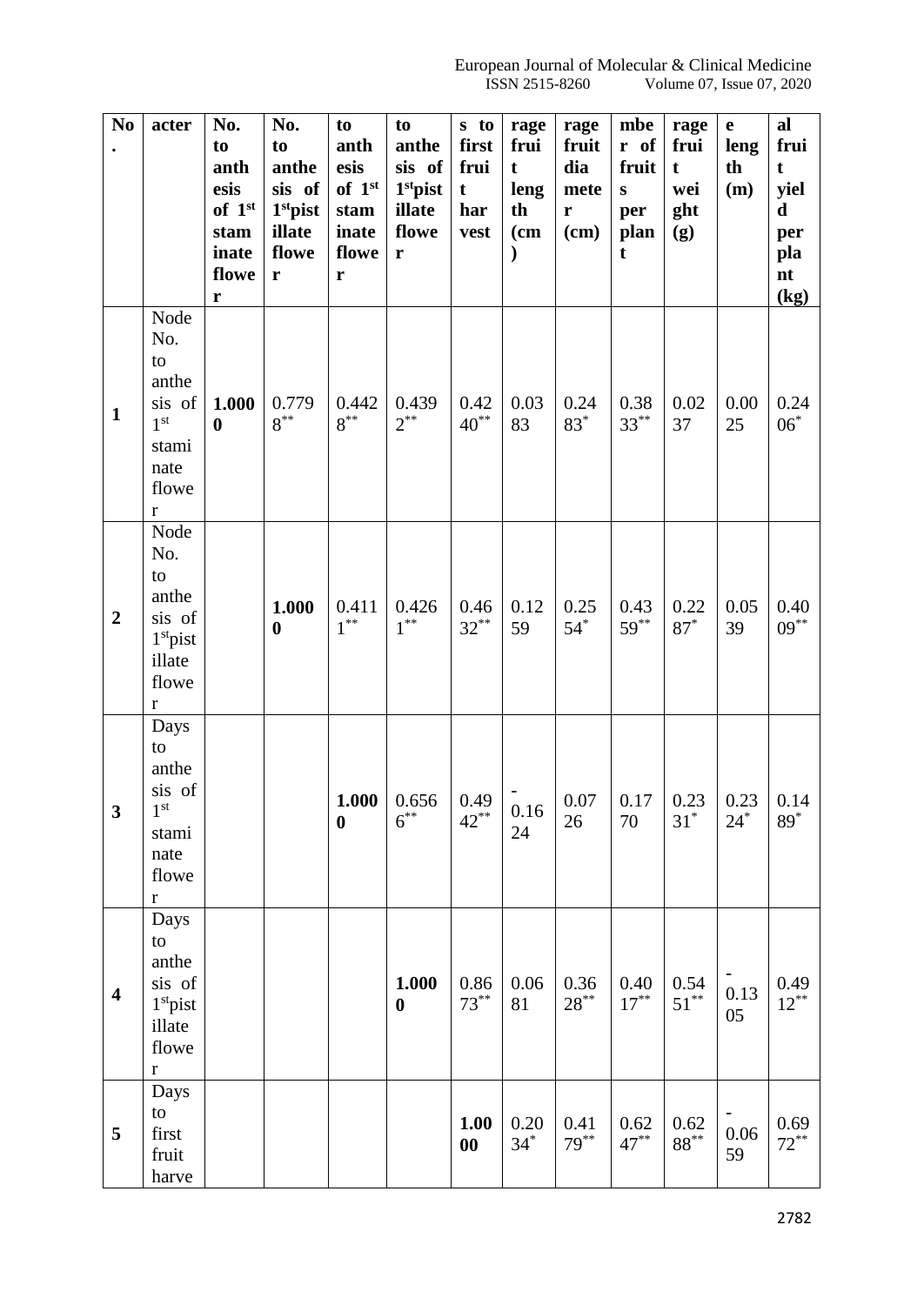European Journal of Molecular & Clinical Medicine<br>ISSN 2515-8260 Volume 07, Issue 07, 2020 Volume 07, Issue 07, 2020

|                  | $\operatorname{st}$                                  |  |  |            |                           |                           |                           |                           |                 |
|------------------|------------------------------------------------------|--|--|------------|---------------------------|---------------------------|---------------------------|---------------------------|-----------------|
| 6                | Aver<br>age<br>fruit<br>lengt<br>$\mathbf h$<br>(cm) |  |  | 1.00<br>00 | 0.30<br>$47***$           | 0.08<br>78                | 0.37<br>$38***$           | 0.06<br>51                | 0.23<br>$86*$   |
| $\overline{7}$   | Aver<br>age<br>fruit<br>diam<br>eter<br>(cm)         |  |  |            | 1.00<br>$\boldsymbol{00}$ | 0.31<br>$36^*$            | 0.23<br>$27*$             | 0.28<br>$62***$           | 0.34<br>$87***$ |
| 8                | Num<br>ber of<br>fruits<br>per<br>plant              |  |  |            |                           | 1.00<br>$\boldsymbol{00}$ | 0.47<br>$87***$           | 0.05<br>97                | 0.83<br>$89***$ |
| $\boldsymbol{9}$ | Aver<br>age<br>fruit<br>weig<br>ht(g)                |  |  |            |                           |                           | 1.00<br>$\boldsymbol{00}$ | 0.03<br>31                | 0.74<br>$51***$ |
| 10               | Vine<br>lengt<br>h(m)                                |  |  |            |                           |                           |                           | 1.00<br>$\boldsymbol{00}$ | 0.07<br>61      |

\*, \*\* Significant at 5% and 1% probability levels, respectively.

**Table-2Estimates of genotypic correlation coefficients among eleven characters in ridge gourd**

| S.<br>N <sub>0</sub> | Char<br>acter          | <b>Node</b><br>No.<br>to<br>anth<br>esis<br>of $1st$<br>stami<br>nate<br>flowe<br>r | <b>Node</b><br>No. to<br>anthe<br>sis of<br>$1st$ pist<br>illate<br>flowe<br>r | <b>Days</b><br>to<br>anth<br>esis<br>of $1st$<br>stami<br>nate<br>flowe<br>r | <b>Days</b><br>to<br>anthe<br>sis of<br>$1st$ pist<br>illate<br>flowe<br>r | Day<br>s to<br>first<br>frui<br>t<br>har<br>vest | Ave<br>rage<br>fruit<br>leng<br>th<br>$(cm)$ | Aver<br>age<br>fruit<br>dia<br>mete<br>r<br>$(cm)$ | <b>Nu</b><br>mbe<br>of<br>r<br>fruit<br>S<br>per<br>plan<br>t | Ave<br>rage<br>fruit<br>weig<br>ht<br>(g) | Vi<br>ne<br>len<br>gth<br>(m) | <b>Tot</b><br>al<br>fru<br>it<br>yiel<br>d<br>per<br>pla<br>nt<br>(kg) |
|----------------------|------------------------|-------------------------------------------------------------------------------------|--------------------------------------------------------------------------------|------------------------------------------------------------------------------|----------------------------------------------------------------------------|--------------------------------------------------|----------------------------------------------|----------------------------------------------------|---------------------------------------------------------------|-------------------------------------------|-------------------------------|------------------------------------------------------------------------|
| 1                    | Node<br>No to<br>anthe | 1.000<br>$\boldsymbol{0}$                                                           | 0.799<br>6                                                                     | 0.383<br>7                                                                   | 0.365<br>8                                                                 | 0.34<br>66                                       | 0.04<br>01                                   | 0.16<br>62                                         | 0.32<br>12                                                    | 0.14<br>86                                | 0.1<br>388                    | 0.1<br>214                                                             |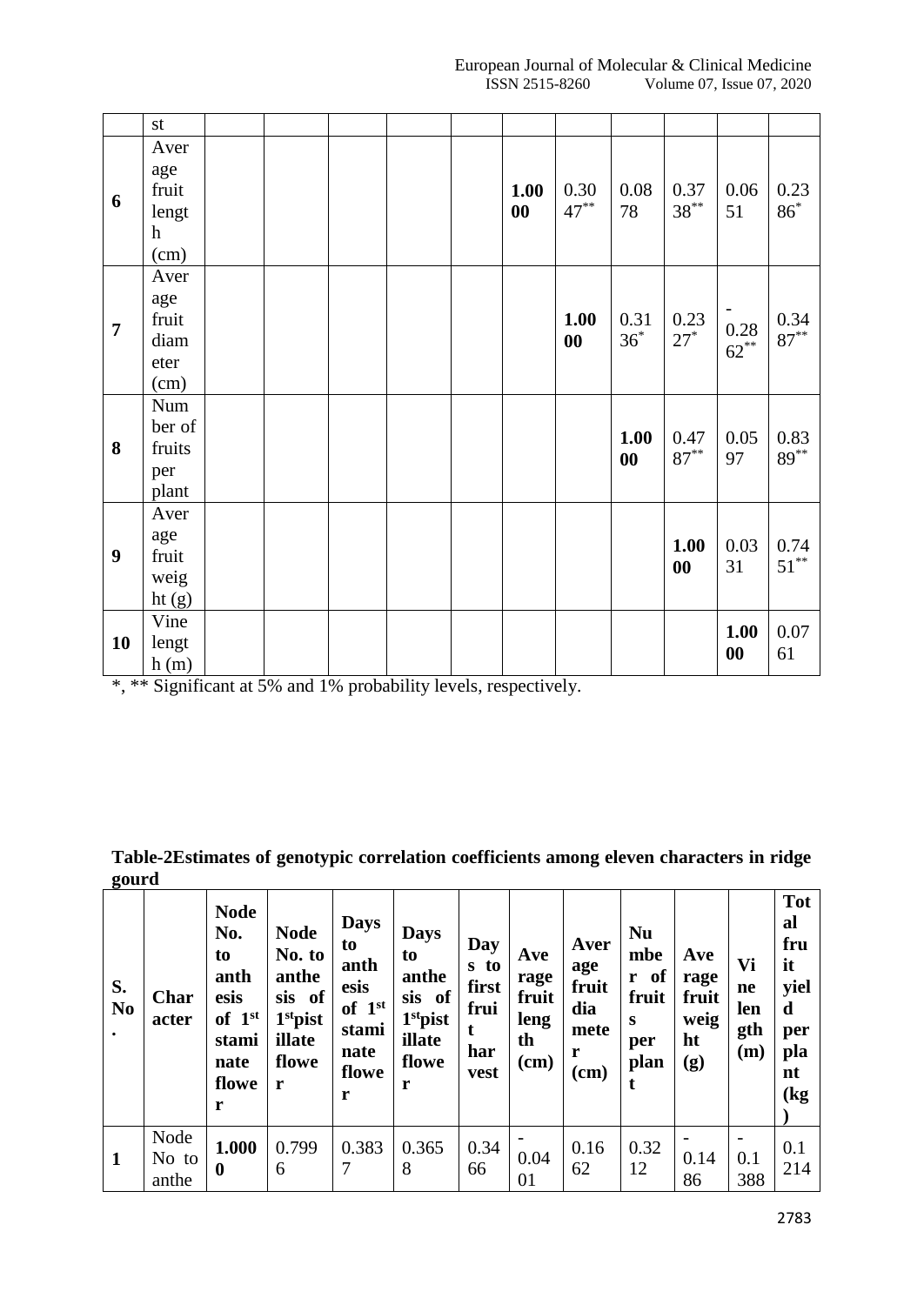|                         | $\overline{\text{sis}}$ of<br>$1^{\rm st}$<br>stami<br>nate<br>flowe<br>$\mathbf r$       |                           |                           |                           |                   |                           |                           |                                        |                |                                        |            |
|-------------------------|-------------------------------------------------------------------------------------------|---------------------------|---------------------------|---------------------------|-------------------|---------------------------|---------------------------|----------------------------------------|----------------|----------------------------------------|------------|
| $\boldsymbol{2}$        | Node<br>No to<br>anthe<br>sis of<br>$1st$ pist<br>illate<br>flowe<br>$\mathbf r$          | 1.000<br>$\boldsymbol{0}$ | 0.324<br>3                | 0.334<br>8                | 0.38<br>19        | 0.03<br>83                | 0.15<br>92                | 0.39<br>92                             | 0.10<br>31     | 0.0<br>682                             | 0.3<br>394 |
| $\overline{\mathbf{3}}$ | Days<br>to<br>anthe<br>sis of<br>$1^\mathrm{st}$<br>stami<br>nate<br>flowe<br>$\mathbf r$ |                           | 1.000<br>$\boldsymbol{0}$ | 0.535<br>$\mathbf{1}$     | 0.27<br>40        | 0.42<br>$28\,$            | 0.21<br>24                | $\overline{\phantom{a}}$<br>0.01<br>31 | 0.08<br>81     | 0.0<br>405                             | 0.1<br>567 |
| $\overline{\mathbf{4}}$ | Days<br>to<br>anthe<br>sis of<br>$1st$ pist<br>illate<br>flowe<br>$\mathbf r$             |                           |                           | 1.000<br>$\boldsymbol{0}$ | $0.82\,$<br>88    | $0.08\,$<br>62            | 0.21<br>50                | 0.29<br>99                             | 0.38<br>84     | 0.4<br>268                             | 0.3<br>539 |
| 5                       | Days<br>to<br>first<br>fruit<br>harve<br>$\operatorname{st}$                              |                           |                           |                           | 1.00<br>$\bf{00}$ | 0.06<br>74                | 0.28<br>07                | 0.59<br>65                             | 0.50<br>$00\,$ | $\overline{\phantom{a}}$<br>0.3<br>799 | 0.6<br>382 |
| 6                       | Avera<br>ge<br>fruit<br>lengt<br>$\boldsymbol{\textbf{h}}$<br>(cm)                        |                           |                           |                           |                   | 1.00<br>$\boldsymbol{00}$ | 0.23<br>40                | $0.01\,$<br>15                         | 0.30<br>27     | 0.0<br>279                             | 0.1<br>483 |
| $\overline{7}$          | Avera<br>ge<br>fruit<br>diame<br>ter<br>(cm)                                              |                           |                           |                           |                   |                           | 1.00<br>$\boldsymbol{00}$ | 0.23<br>23                             | 0.07<br>$22\,$ | $0.5\,$<br>017                         | 0.2<br>417 |
| 8                       | Num                                                                                       |                           |                           |                           |                   |                           |                           | 1.00                                   | 0.39           | $\overline{a}$                         | 0.8        |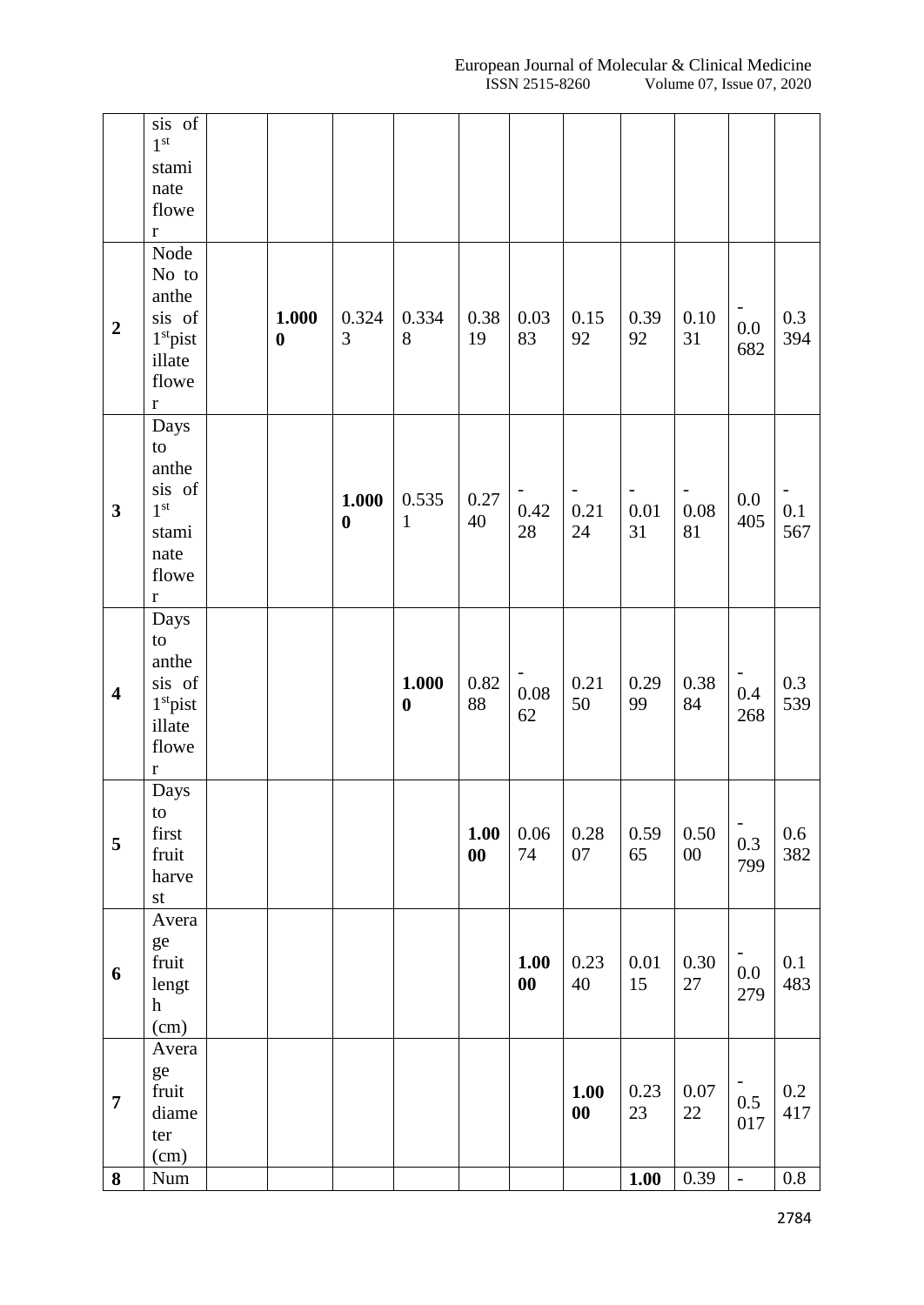European Journal of Molecular & Clinical Medicine<br>ISSN 2515-8260 Volume 07, Issue 07, 2020 Volume 07, Issue 07, 2020

|           | ber of<br>fruits |  |  |  | 00 | 55   | 0.0<br>834 | 687               |
|-----------|------------------|--|--|--|----|------|------------|-------------------|
|           | per<br>plant     |  |  |  |    |      |            |                   |
|           | Avera            |  |  |  |    |      |            |                   |
|           | ge               |  |  |  |    | 1.00 |            |                   |
| 9         | fruit            |  |  |  |    | 00   | 0.1        | $\frac{0.7}{246}$ |
|           | weigh            |  |  |  |    |      | 896        |                   |
|           | t(g)             |  |  |  |    |      |            |                   |
|           | Vine             |  |  |  |    |      | 1.0        |                   |
| <b>10</b> | lengt            |  |  |  |    |      |            | 0.1               |
|           | h(m)             |  |  |  |    |      | 000        | 835               |

**Table-3 Direct and indirect effects of 10 characters on total fruit yield/plant (kg) at phenotypic level in ridge gourd**

| S.<br>N <sub>0</sub> | Char<br>acter                                                                                 | <b>Node</b><br>No.<br>to<br>anth<br>esis<br>of 1st<br>stami<br>nate<br>flowe<br>r | <b>Node</b><br>No. to<br>anthe<br>sis of<br>1st pist<br>illate<br>flowe<br>r | <b>Days</b><br>to<br>anth<br>esis<br>of $1st$<br>stami<br>nate<br>flowe<br>r | <b>Days</b><br>to<br>anthe<br>sis of<br>1 <sup>st</sup> pist<br>illate<br>flowe<br>r | Day<br>s to<br>first<br>frui<br>$\mathbf t$<br>har<br>vest | Ave<br>rage<br>fruit<br>leng<br>th<br>(cm) | Aver<br>age<br>fruit<br>dia<br>mete<br>r<br>(cm) | <b>Nu</b><br>mbe<br>r of<br>fruit<br>S<br>per<br>plan<br>$\mathbf t$ | Ave<br>rage<br>fruit<br>weig<br>ht<br>(g) | Vi<br>ne<br>len<br>gth<br>(m) | <b>Tot</b><br>al<br>fru<br>it<br>yiel<br>$\mathbf d$<br>per<br>pla<br>nt<br>$\log$ |
|----------------------|-----------------------------------------------------------------------------------------------|-----------------------------------------------------------------------------------|------------------------------------------------------------------------------|------------------------------------------------------------------------------|--------------------------------------------------------------------------------------|------------------------------------------------------------|--------------------------------------------|--------------------------------------------------|----------------------------------------------------------------------|-------------------------------------------|-------------------------------|------------------------------------------------------------------------------------|
| $\mathbf{1}$         | Node<br>No to<br>anthe<br>sis of<br>1 <sup>st</sup><br>stami<br>nate<br>flowe<br>$\mathbf{r}$ | 0.059<br>$\mathbf{3}$                                                             | 0.046<br>$\overline{2}$                                                      | 0.026<br>3                                                                   | 0.026<br>$\theta$                                                                    | 0.02<br>51                                                 | 0.00<br>23                                 | 0.01<br>47                                       | 0.02<br>27                                                           | 0.00<br>14                                | 0.0<br>001                    | 0.2<br>406                                                                         |
| $\overline{2}$       | Node<br>No to<br>anthe<br>sis of<br>$1st$ pist<br>illate<br>flowe<br>$\mathbf r$              | 0.082<br>3                                                                        | 0.105<br>6                                                                   | 0.043<br>$\overline{4}$                                                      | 0.045<br>$\theta$                                                                    | 0.04<br>89                                                 | 0.01<br>33                                 | 0.02<br>70                                       | 0.04<br>60                                                           | 0.02<br>42                                | 0.0<br>057                    | 0.4<br>009                                                                         |
| $\mathbf{3}$         | Days<br>to                                                                                    | 0.081                                                                             | 0.075                                                                        | 0.183                                                                        | 0.120                                                                                | 0.09                                                       | 0.02<br>99                                 | 0.01                                             | 0.03                                                                 | 0.04                                      | 0.0                           | 0.1<br>489                                                                         |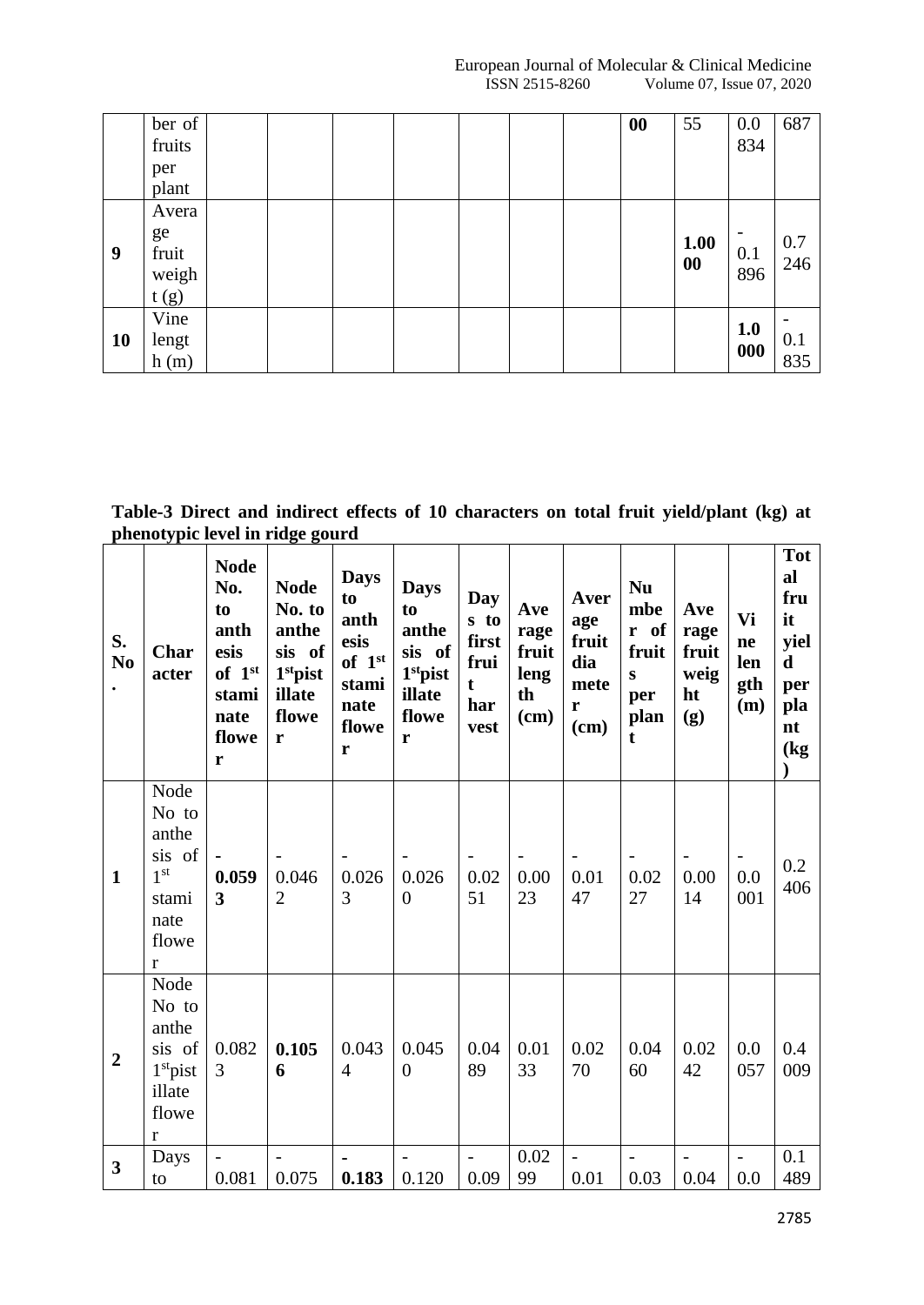|                         | anthe           | $\overline{4}$ | 6                       | 9              | $\overline{7}$   | 09                       |      | 33                       | 25   | 29   | 427 |     |
|-------------------------|-----------------|----------------|-------------------------|----------------|------------------|--------------------------|------|--------------------------|------|------|-----|-----|
|                         | sis of          |                |                         |                |                  |                          |      |                          |      |      |     |     |
|                         | 1 <sup>st</sup> |                |                         |                |                  |                          |      |                          |      |      |     |     |
|                         | stami           |                |                         |                |                  |                          |      |                          |      |      |     |     |
|                         | nate            |                |                         |                |                  |                          |      |                          |      |      |     |     |
|                         | flowe           |                |                         |                |                  |                          |      |                          |      |      |     |     |
|                         | $\mathbf r$     |                |                         |                |                  |                          |      |                          |      |      |     |     |
|                         | Days            |                |                         |                |                  |                          |      |                          |      |      |     |     |
|                         | to              |                |                         |                |                  |                          |      |                          |      |      |     |     |
|                         | anthe           |                |                         |                |                  |                          |      |                          |      |      |     |     |
| $\overline{\mathbf{4}}$ | sis of          | 0.008          | 0.008                   | 0.013          | 0.020            | 0.01                     | 0.00 | 0.00                     | 0.00 | 0.01 | 0.0 | 0.4 |
|                         | $1st$ pist      | 8              | 6                       | $\overline{2}$ | $\boldsymbol{2}$ | 75                       | 14   | 73                       | 81   | 10   | 026 | 912 |
|                         | illate          |                |                         |                |                  |                          |      |                          |      |      |     |     |
|                         | flowe           |                |                         |                |                  |                          |      |                          |      |      |     |     |
|                         | $\bf r$         |                |                         |                |                  |                          |      |                          |      |      |     |     |
|                         | Days<br>to      |                |                         |                |                  |                          |      |                          |      |      |     |     |
|                         | first           | 0.063          | 0.069                   | 0.074          | 0.130            | 0.14                     | 0.03 | 0.06                     | 0.09 | 0.09 |     | 0.6 |
| 5                       | fruit           | 6              | 5                       | 1              | $\theta$         | 99                       | 05   | 27                       | 37   | 43   | 0.0 | 972 |
|                         | harve           |                |                         |                |                  |                          |      |                          |      |      | 099 |     |
|                         | st              |                |                         |                |                  |                          |      |                          |      |      |     |     |
|                         | Avera           |                |                         |                |                  |                          |      |                          |      |      |     |     |
|                         | ge              |                |                         |                |                  |                          |      |                          |      |      |     |     |
|                         | fruit           |                |                         | 0.010          |                  |                          |      |                          |      |      |     | 0.2 |
| 6                       | lengt           | 0.002          | 0.007<br>$\overline{7}$ | $\overline{0}$ | 0.004            | 0.01                     | 0.06 | 0.01                     | 0.00 | 0.02 | 0.0 | 386 |
|                         | h               | $\overline{4}$ |                         |                | $\overline{2}$   | 25                       | 14   | 87                       | 54   | 30   | 040 |     |
|                         | (cm)            |                |                         |                |                  |                          |      |                          |      |      |     |     |
|                         | Avera           |                |                         |                |                  |                          |      |                          |      |      |     |     |
|                         | ge              |                |                         |                |                  |                          |      |                          |      |      |     |     |
| $\overline{7}$          | fruit           | 0.016          | 0.017                   | 0.004          | 0.024            | 0.02                     | 0.02 | 0.06                     | 0.02 | 0.01 | 0.0 | 0.3 |
|                         | diame           | 7              | $\mathbf{1}$            | 9              | $\overline{4}$   | 81                       | 05   | 71                       | 11   | 56   | 192 | 487 |
|                         | ter             |                |                         |                |                  |                          |      |                          |      |      |     |     |
|                         | (cm)            |                |                         |                |                  |                          |      |                          |      |      |     |     |
|                         | Num<br>ber of   |                |                         |                |                  |                          |      |                          |      |      |     |     |
| 8                       | fruits          | 0.202          | 0.230                   | 0.093          | 0.211            | 0.32                     | 0.04 | 0.16                     | 0.52 | 0.25 | 0.0 | 0.8 |
|                         | per             | $\mathbf{2}$   | $\overline{0}$          | $\overline{4}$ | 9                | 96                       | 63   | 55                       | 76   | 26   | 315 | 389 |
|                         | plant           |                |                         |                |                  |                          |      |                          |      |      |     |     |
|                         | Avera           |                |                         |                |                  |                          |      |                          |      |      |     |     |
|                         | ge              |                |                         |                |                  |                          |      |                          |      |      |     |     |
| 9                       | fruit           | 0.009          | 0.094                   | 0.095          | 0.224            | 0.25                     | 0.15 | 0.09                     | 0.19 | 0.41 | 0.0 | 0.7 |
|                         | weigh           | 8              | $\mathbf{1}$            | 9              | $\overline{2}$   | 86                       | 37   | 57                       | 69   | 13   | 136 | 451 |
|                         | t(g)            |                |                         |                |                  |                          |      |                          |      |      |     |     |
|                         | Vine            |                |                         |                | $\blacksquare$   | $\overline{\phantom{a}}$ |      | $\overline{\phantom{0}}$ |      |      |     |     |
| 10                      | lengt           | 0.000<br>3     | 0.005                   | 0.024          | 0.013            | 0.00                     | 0.00 | 0.02                     | 0.00 | 0.00 | 0.1 | 0.0 |
|                         | h(m)            |                | 6                       | $\mathbf{1}$   | 6                | 68                       | 68   | 97                       | 62   | 34   | 039 | 761 |

**Table-4 Direct and indirect effects of 10 characters on total fruit yield/plant (kg) at genotypic level in ridge gourd**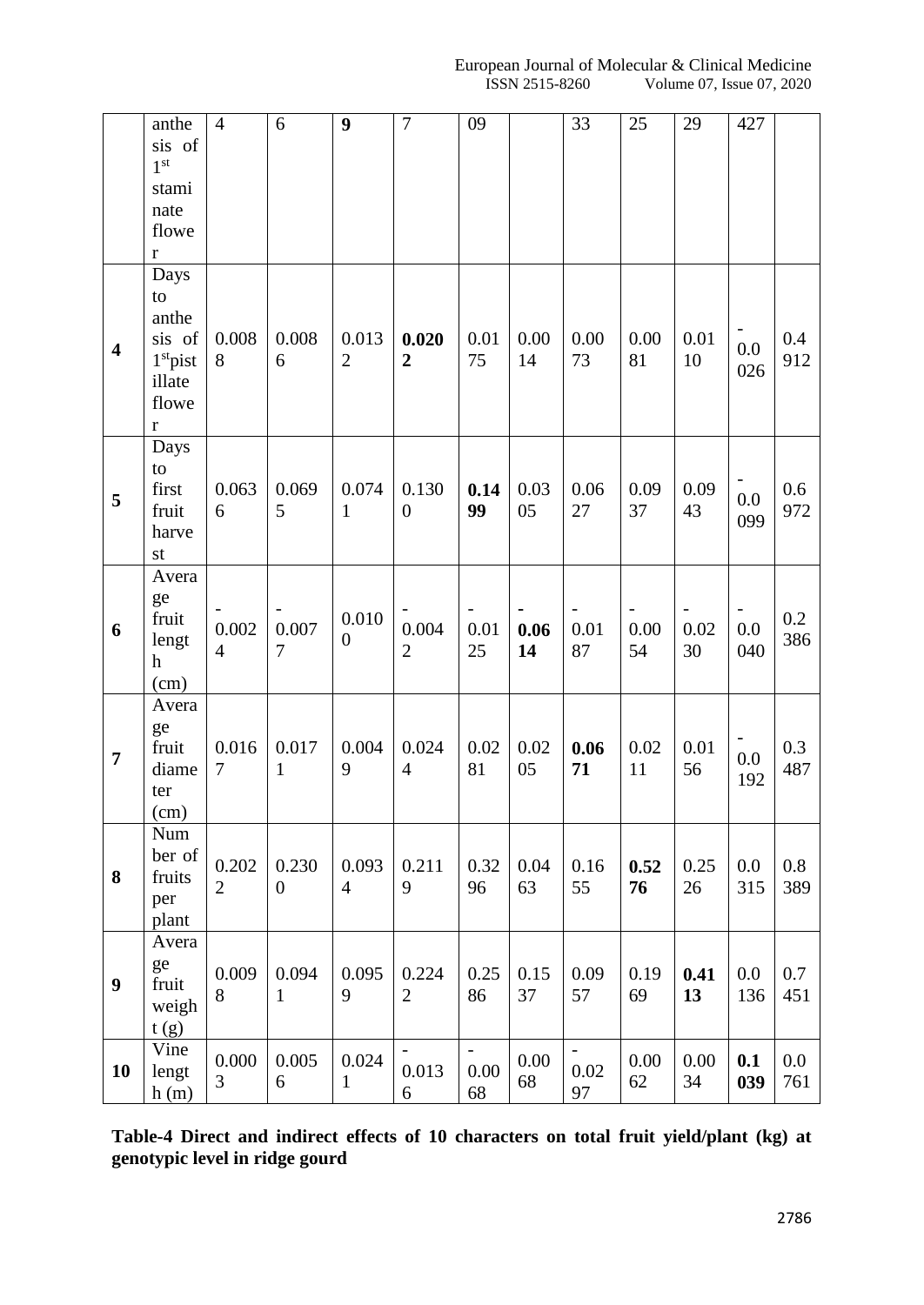| S.<br>N <sub>0</sub>    | <b>Char</b><br>acter                                                                   | <b>Node</b><br>No to<br>anth<br>esis<br>of $1st$<br>stami<br>nate<br>flowe<br>r | <b>Node</b><br>No to<br>anthe<br>sis of<br>1stpist<br>illate<br>flowe<br>$\mathbf r$ | <b>Days</b><br>to<br>anth<br>esis<br>of $1st$<br>stami<br>nate<br>flowe<br>$\mathbf r$ | <b>Days</b><br>to<br>anthe<br>sis of<br>1 <sup>st</sup> pist<br>illate<br>flowe<br>$\mathbf r$ | Day<br>s to<br>first<br>frui<br>$\mathbf t$<br>har<br>vest | Ave<br>rage<br>fruit<br>leng<br>th<br>$(cm)$ | Aver<br>age<br>fruit<br>dia<br>mete<br>r<br>(cm) | <b>Nu</b><br>mbe<br>r of<br>fruit<br>${\bf S}$<br>per<br>plan<br>t | Ave<br>rage<br>fruit<br>weig<br>ht<br>(g) | Vi<br>ne<br>len<br>gth<br>(m) | <b>Tot</b><br>al<br>fru<br>it<br>yiel<br>$\mathbf d$<br>per<br>pla<br>nt<br>$\log$ |
|-------------------------|----------------------------------------------------------------------------------------|---------------------------------------------------------------------------------|--------------------------------------------------------------------------------------|----------------------------------------------------------------------------------------|------------------------------------------------------------------------------------------------|------------------------------------------------------------|----------------------------------------------|--------------------------------------------------|--------------------------------------------------------------------|-------------------------------------------|-------------------------------|------------------------------------------------------------------------------------|
| $\mathbf{1}$            | Node<br>No to<br>anthe<br>sis of<br>$1^{\rm{st}}$<br>stami<br>nate<br>flowe<br>$\bf r$ | 0.140<br>6                                                                      | 0.112<br>$\overline{4}$                                                              | 0.053<br>9                                                                             | 0.051<br>$\overline{4}$                                                                        | 0.04<br>87                                                 | 0.00<br>56                                   | 0.02<br>34                                       | 0.04<br>51                                                         | 0.02<br>09                                | 0.0<br>195                    | 0.1<br>214                                                                         |
| $\overline{2}$          | Node<br>No to<br>anthe<br>sis of<br>$1st$ pist<br>illate<br>flowe<br>$\mathbf r$       | 0.146<br>3                                                                      | 0.182<br>9                                                                           | 0.059<br>3                                                                             | 0.061<br>3                                                                                     | 0.06<br>99                                                 | 0.00<br>70                                   | 0.02<br>91                                       | 0.07<br>30                                                         | 0.01<br>89                                | 0.0<br>125                    | 0.3<br>394                                                                         |
| 3                       | Days<br>to<br>anthe<br>sis of<br>1 <sup>st</sup><br>stami<br>nate<br>flowe<br>$\bf r$  | 0.069<br>7                                                                      | 0.058<br>9                                                                           | 0.181<br>$\overline{7}$                                                                | 0.097<br>$\overline{2}$                                                                        | 0.04<br>98                                                 | 0.07<br>68                                   | 0.03<br>86                                       | 0.00<br>24                                                         | 0.01<br>60                                | 0.0<br>074                    | 0.1<br>567                                                                         |
| $\overline{\mathbf{4}}$ | Days<br>to<br>anthe<br>sis of<br>$1st$ pist<br>illate<br>flowe<br>$\mathbf r$          | 0.012<br>3                                                                      | 0.011<br>3                                                                           | 0.018<br>$\overline{0}$                                                                | 0.033<br>$\overline{7}$                                                                        | 0.02<br>79                                                 | 0.00<br>29                                   | 0.00<br>72                                       | 0.01<br>01                                                         | 0.01<br>31                                | 0.0<br>144                    | 0.3<br>539                                                                         |
| 5                       | Days<br>to<br>first<br>fruit<br>harve                                                  | 0.021<br>$\boldsymbol{0}$                                                       | 0.023<br>$\mathbf{1}$                                                                | 0.016<br>6                                                                             | 0.050<br>$\overline{2}$                                                                        | 0.06<br>0 <sub>5</sub>                                     | 0.00<br>41                                   | 0.01<br>70                                       | 0.03<br>61                                                         | 0.03<br>03                                | 0.0<br>230                    | 0.6<br>382                                                                         |